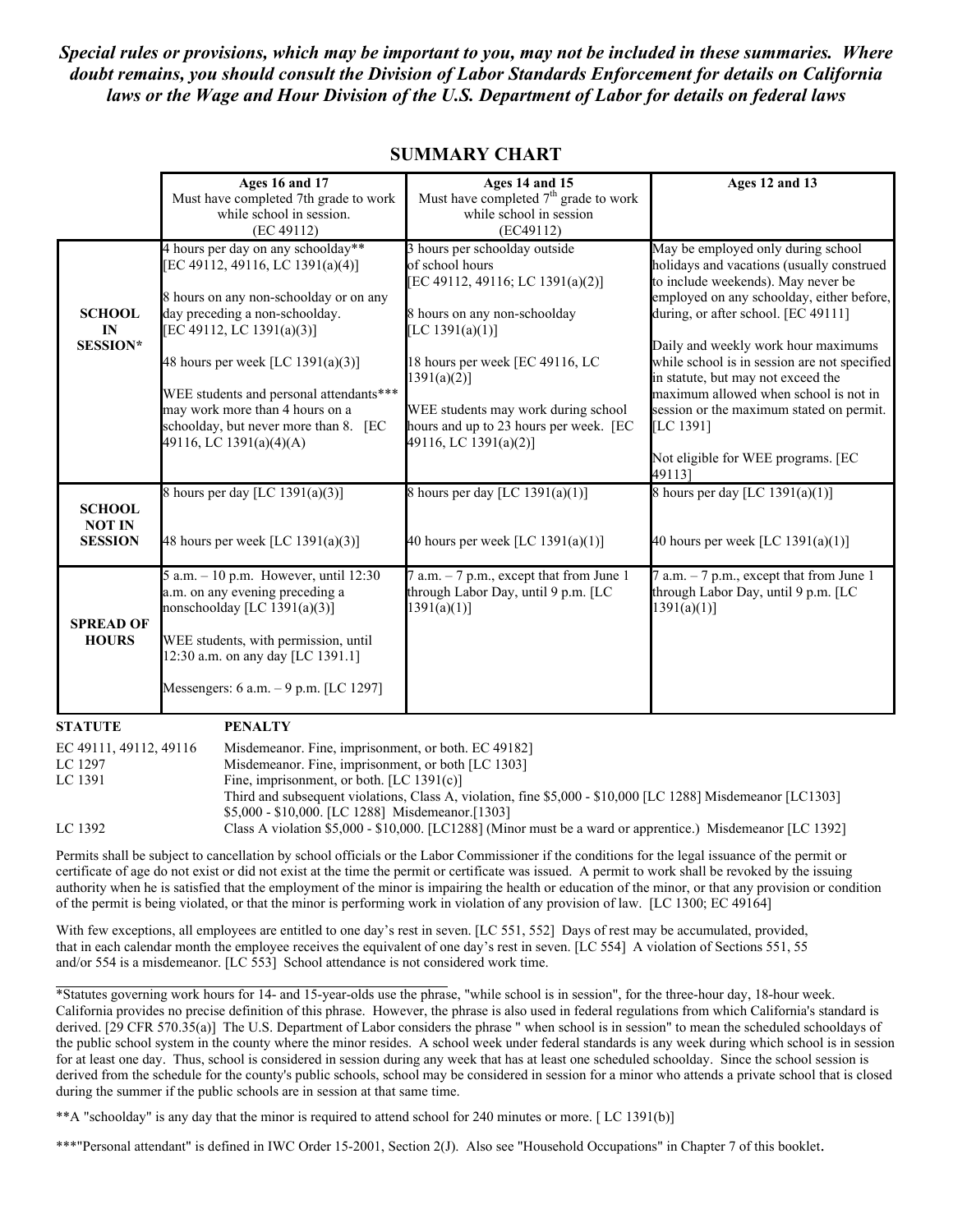## **MINORS UNDER AGE 12**

# *the more protective standard always applies !! Applicable to All Minors: Wherever state and federal standards overlap or appear to contradict,*

| California Law                                                                                                                                                                                                                                                                                                                                                                                                                                                                                                                                                                                                                                                                       | <b>Federal Law</b>                                                                                                                                                                                                                                                                                                                                                                                                                                                                                                                                                                                      |  |  |
|--------------------------------------------------------------------------------------------------------------------------------------------------------------------------------------------------------------------------------------------------------------------------------------------------------------------------------------------------------------------------------------------------------------------------------------------------------------------------------------------------------------------------------------------------------------------------------------------------------------------------------------------------------------------------------------|---------------------------------------------------------------------------------------------------------------------------------------------------------------------------------------------------------------------------------------------------------------------------------------------------------------------------------------------------------------------------------------------------------------------------------------------------------------------------------------------------------------------------------------------------------------------------------------------------------|--|--|
| <b>School Attendance</b>                                                                                                                                                                                                                                                                                                                                                                                                                                                                                                                                                                                                                                                             |                                                                                                                                                                                                                                                                                                                                                                                                                                                                                                                                                                                                         |  |  |
| Must attend school full-time                                                                                                                                                                                                                                                                                                                                                                                                                                                                                                                                                                                                                                                         | State law applies.                                                                                                                                                                                                                                                                                                                                                                                                                                                                                                                                                                                      |  |  |
| <b>Permit to Work and to Employ</b>                                                                                                                                                                                                                                                                                                                                                                                                                                                                                                                                                                                                                                                  |                                                                                                                                                                                                                                                                                                                                                                                                                                                                                                                                                                                                         |  |  |
| Not Permitted to Work except in the entertainment industry on permits<br>issued by the Labor Commissioner.                                                                                                                                                                                                                                                                                                                                                                                                                                                                                                                                                                           | Certificate of age required. (State permit suffices.)                                                                                                                                                                                                                                                                                                                                                                                                                                                                                                                                                   |  |  |
| <b>Hours of Work</b>                                                                                                                                                                                                                                                                                                                                                                                                                                                                                                                                                                                                                                                                 |                                                                                                                                                                                                                                                                                                                                                                                                                                                                                                                                                                                                         |  |  |
| Maximum Hours Daily: 8 hours. Weekly: 40 hours.<br>Spread of Hours 7am - 7pm (- 9pm June 1 through Labor Day).                                                                                                                                                                                                                                                                                                                                                                                                                                                                                                                                                                       | May not be employed in firms subject to the Fair Labor Standards<br>Act, except certain agricultural firms.                                                                                                                                                                                                                                                                                                                                                                                                                                                                                             |  |  |
| See separate table for entertainment industry employment.                                                                                                                                                                                                                                                                                                                                                                                                                                                                                                                                                                                                                            |                                                                                                                                                                                                                                                                                                                                                                                                                                                                                                                                                                                                         |  |  |
| <b>Wages</b>                                                                                                                                                                                                                                                                                                                                                                                                                                                                                                                                                                                                                                                                         |                                                                                                                                                                                                                                                                                                                                                                                                                                                                                                                                                                                                         |  |  |
| Must be paid at least wage rates required by the Industrial Welfare<br>Commission. Exceptions: Parents and personal attendants (which<br>includes babysitting and companionship services) are exempt from<br>minimum wage and overtime requirements.                                                                                                                                                                                                                                                                                                                                                                                                                                 | Must be paid at least the wage rates required by the FLSA.<br>Exceptions: Casual babysitting (under 20 hours per week) and<br>companionship services. Subminimum rates available only under a<br>special federal certificate and must comply with state child labor<br>standards.                                                                                                                                                                                                                                                                                                                       |  |  |
| <b>Exemptions</b>                                                                                                                                                                                                                                                                                                                                                                                                                                                                                                                                                                                                                                                                    |                                                                                                                                                                                                                                                                                                                                                                                                                                                                                                                                                                                                         |  |  |
| NO PERMITS REQUIRED FOR:<br>Any self-employed minor; newscarriers self-employed on a regular route<br>to deliver newspapers to consumers (newscarriers must be at least 12<br>years of age); casual work in private homes such as babysitting,<br>lawnmowing, leaf raking, etc.; Employment by parent/guardian in<br>domestic labor on or in connection with premises the parent/guardian<br>owns, operates or controls.<br>NOTE: Parent/guardians may not employ their minor children in<br>manufacturing, mercantile or other enterprises without work permits.<br>Except as noted, parent employers are subject to all occupational<br>restrictions.                              | FLSA's child labor provisions do not apply to 1) child actors or<br>performers in motion pictures, theatrical, radio or television<br>productions; 2) newscarriers; 3) children employed as homeworkers<br>for production of holly and evergreen wreaths, including harvesting<br>of forest products for such wreaths; and 4) most domestic service.<br>NOTE: Parent/guardians may employ their minor children under 16<br>in any occupation except mining or manufacturing, or in occupations<br>declared hazardous in federal regulation for minors under 18 (See<br>chart for 16- and 17-year-olds.) |  |  |
| <b>Agriculture</b>                                                                                                                                                                                                                                                                                                                                                                                                                                                                                                                                                                                                                                                                   |                                                                                                                                                                                                                                                                                                                                                                                                                                                                                                                                                                                                         |  |  |
| May only work for parent/guardian on or in connection with premises the May be employed on farms owned or operated by the parent or<br>parent owns, operates, or controls. No permit is required and no<br>occupational restrictions apply except that the minor may not work<br>during schoolhours, even if under school age.<br>May not be employed in or accompany parent/guardian or guardian into<br>an "agricultural zone of danger," which includes water hazards,<br>chemicals, moving equipment or any agricultural occupation prohibited<br>to minors under 16 unless activities are on or in connection with premises<br>the parent/guardian owns, operates, or controls. | person standing in place of the parent. Must be employed outside the<br>school district's regular school hours.<br>May not be employed in occupations declared hazardous in federal<br>regulation for minors under 16 in agriculture (See chart for 14- and<br>15-year-olds).                                                                                                                                                                                                                                                                                                                           |  |  |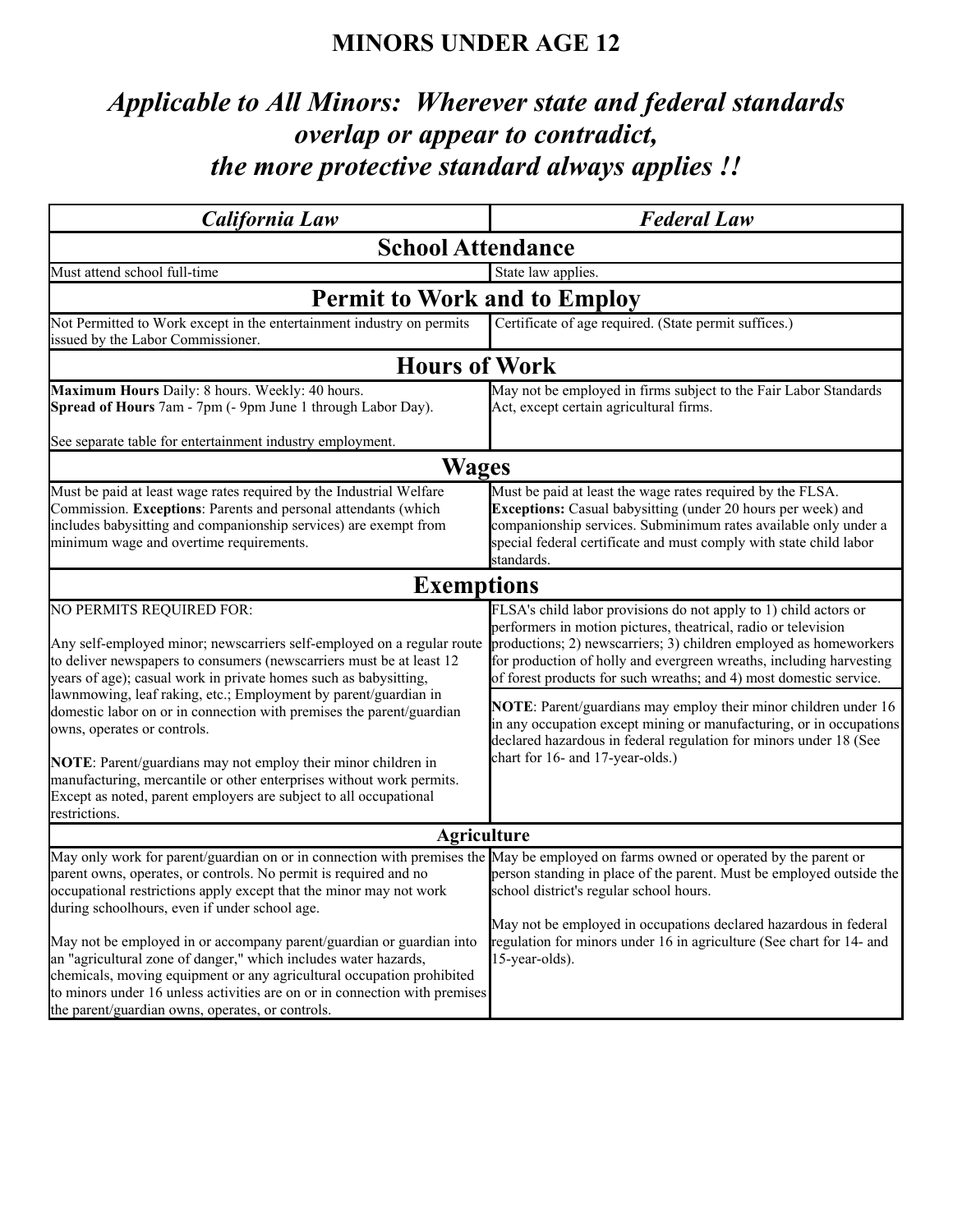# **12 and 13-Year Olds**

| California Law                                                                                                                                                                                                                                                                                                                                                                | <b>Federal Law</b>                                                                                                                                                                                                                                                                                     |  |  |
|-------------------------------------------------------------------------------------------------------------------------------------------------------------------------------------------------------------------------------------------------------------------------------------------------------------------------------------------------------------------------------|--------------------------------------------------------------------------------------------------------------------------------------------------------------------------------------------------------------------------------------------------------------------------------------------------------|--|--|
| <b>School Attendance</b>                                                                                                                                                                                                                                                                                                                                                      |                                                                                                                                                                                                                                                                                                        |  |  |
| Must attend school full-time unless a high school graduate or equivalent.                                                                                                                                                                                                                                                                                                     | State law applies.                                                                                                                                                                                                                                                                                     |  |  |
| <b>Permits to Work and to Employ</b>                                                                                                                                                                                                                                                                                                                                          |                                                                                                                                                                                                                                                                                                        |  |  |
| Required unless a high school graduate or equivalent.<br>Permits may be more restrictive than minimum statutory standards.                                                                                                                                                                                                                                                    | Certificate of age required. (State permit suffices.)                                                                                                                                                                                                                                                  |  |  |
| <b>Hours of Work</b>                                                                                                                                                                                                                                                                                                                                                          |                                                                                                                                                                                                                                                                                                        |  |  |
| May be employed only on nonschooldays.                                                                                                                                                                                                                                                                                                                                        | May not be employed in firms subject to the Fair Labor Standards Act,<br>except certain agricultural firms.                                                                                                                                                                                            |  |  |
| Maximum Hours Daily: 8 hours. Weekly: 40 hours.<br>Maximum daily and weekly workhours during schoolyear are not expressed in<br>statute. See text.                                                                                                                                                                                                                            |                                                                                                                                                                                                                                                                                                        |  |  |
| Spread of Hours 7am - 7pm (- 9pm June 1 through Labor Day).                                                                                                                                                                                                                                                                                                                   |                                                                                                                                                                                                                                                                                                        |  |  |
| High school graduates may work the same hours as adults.                                                                                                                                                                                                                                                                                                                      |                                                                                                                                                                                                                                                                                                        |  |  |
| See separate table for entertainment industry employment.                                                                                                                                                                                                                                                                                                                     |                                                                                                                                                                                                                                                                                                        |  |  |
| <b>Wages</b>                                                                                                                                                                                                                                                                                                                                                                  |                                                                                                                                                                                                                                                                                                        |  |  |
| Must be paid at least wage rates required by the Industrial Welfare<br>Commission. Exceptions: Parents and personal attendants (which includes<br>baby-sitting and companionship services) are exempt from minimum wage<br>and overtime requirements.                                                                                                                         | Must be paid at least the wage rates required by the FLSA. Exceptions:<br>Casual babysitting (under 20 hours per week) and companionship services.<br>Subminimum rates available only under a special federal certificate and must<br>comply with state child labor standards.                         |  |  |
| <b>Occupational Restrictions</b>                                                                                                                                                                                                                                                                                                                                              |                                                                                                                                                                                                                                                                                                        |  |  |
| <b>MAY BE EMPLOYED:</b>                                                                                                                                                                                                                                                                                                                                                       | May not be employed in firms subject to the Fair Labor Standards Act, except                                                                                                                                                                                                                           |  |  |
| As personal attendants, in household occupations, or as newscarriers.<br>In the entertainment industry on permits issued by the Labor Commissioner.                                                                                                                                                                                                                           | certain agricultural firms.                                                                                                                                                                                                                                                                            |  |  |
| MAY NOT BE EMPLOYED OR PERMITTED TO WORK:                                                                                                                                                                                                                                                                                                                                     |                                                                                                                                                                                                                                                                                                        |  |  |
| In occupations permitted only to minors who are at least 14 years old. (See<br>chart for 14- and 15-year-olds.)<br>In any hazardous occupation prohibited to minors under 16. (See chart for 14-<br>and 15-year-olds.)<br>In any hazardous occupation prohibited to 16- and 17-year-olds. (See chart for                                                                      |                                                                                                                                                                                                                                                                                                        |  |  |
| 16- and 17-year-olds.)<br>Or enrolled in a Work Experience Education program.                                                                                                                                                                                                                                                                                                 |                                                                                                                                                                                                                                                                                                        |  |  |
| <b>Exemptions</b>                                                                                                                                                                                                                                                                                                                                                             |                                                                                                                                                                                                                                                                                                        |  |  |
| <b>NO PERMITS REQUIRED FOR:</b>                                                                                                                                                                                                                                                                                                                                               | FLSA's child labor provisions do not apply to 1) child actors or performers in                                                                                                                                                                                                                         |  |  |
| Any self-employed minor; newscarriers self-employed on a regular route to<br>deliver newspapers to consumers (newscarriers must be at least 12 years of<br>age); irregular odd jobs in private homes such as babysitting or yardwork;<br>employment by parent/guardian in domestic labor on or in connection with<br>premises the parent/guardian owns, operates or controls. | motion pictures, theatrical, radio or television productions; 2) newscarriers; 3)<br>children employed as homeworkers for production of holly and evergreen<br>wreaths, including harvesting of forest products for such wreaths; and 4) most<br>domestic service.                                     |  |  |
| NOTE: Parent/guardians may not employ their minor children in<br>manufacturing, mercantile or other enterprises without work permits. Except<br>as noted, parent employers are subject to all occupational restrictions.                                                                                                                                                      | NOTE: Parent/guardians may employ their minor children under 16 in any<br>occupation except mining or manufacturing, or in occupations declared<br>hazardous in federal regulation for minors under 18 (See chart for 16- and 17-<br>year-olds.)                                                       |  |  |
| <b>Agriculture</b>                                                                                                                                                                                                                                                                                                                                                            |                                                                                                                                                                                                                                                                                                        |  |  |
| May not be employed in any occupation declared hazardous in federal regulation to<br>minors under 16 in agriculture or in any occupation determined by state law or<br>regulation to be hazardous.                                                                                                                                                                            | May be employed on farms owned or operated by the parent or person standing in place<br>of the parent. Must be employed outside the school district's regular school hours.                                                                                                                            |  |  |
| Minors' work performed on premises the parent/guardian owns, operates, or controls,<br>requires no permit and has no occupational or workhour limitations, except that work<br>may not be performed during school hours.                                                                                                                                                      | May be employed outside school hours with parent/guardian's written consent or on the<br>same farm employing the parent/guardian.<br>May not be employed in occupations declared hazardous in federal regulation for<br>minors under 16 in agriculture (listed in the chart for 14- and 15-year-olds). |  |  |
| Must be paid the wage rates provided in the applicable IWC Order. Parents exempt from<br>wage payment requirements.<br>May not be employed in occupations declared hazardous in federal regulation for<br>minors under 16 in agriculture (listed in the chart for 14 and 15-year-olds).                                                                                       |                                                                                                                                                                                                                                                                                                        |  |  |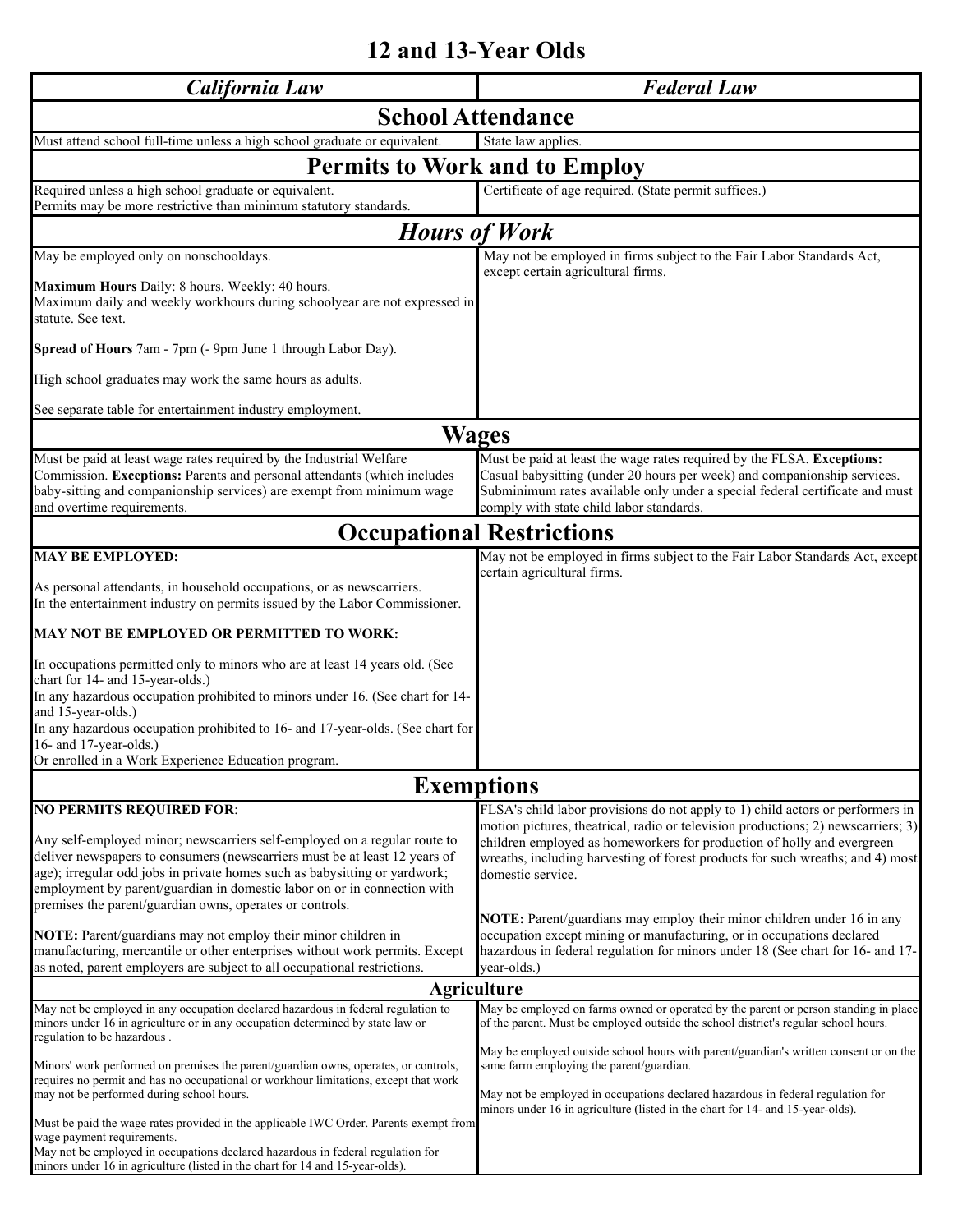## **14 and 15-Year Olds**

| <b>California Law</b>                                                                                                                                                                                                                                                                                                                                                                                                                                                                                                                                                                                                                                                | <b>Federal Law</b>                                                                                                                                                                                                                                                                       |  |  |
|----------------------------------------------------------------------------------------------------------------------------------------------------------------------------------------------------------------------------------------------------------------------------------------------------------------------------------------------------------------------------------------------------------------------------------------------------------------------------------------------------------------------------------------------------------------------------------------------------------------------------------------------------------------------|------------------------------------------------------------------------------------------------------------------------------------------------------------------------------------------------------------------------------------------------------------------------------------------|--|--|
| <b>School Attendance</b>                                                                                                                                                                                                                                                                                                                                                                                                                                                                                                                                                                                                                                             |                                                                                                                                                                                                                                                                                          |  |  |
| Must attend school full-time unless a high school graduate<br>or equivalent.                                                                                                                                                                                                                                                                                                                                                                                                                                                                                                                                                                                         | State law applies.                                                                                                                                                                                                                                                                       |  |  |
| <b>Permits to Work and to Employ</b>                                                                                                                                                                                                                                                                                                                                                                                                                                                                                                                                                                                                                                 |                                                                                                                                                                                                                                                                                          |  |  |
| Required unless a high school graduate or equivalent.<br>Permits may be more restrictive than minimum statutory<br>standards.                                                                                                                                                                                                                                                                                                                                                                                                                                                                                                                                        | Certificate of age required. (State permit suffices.)                                                                                                                                                                                                                                    |  |  |
|                                                                                                                                                                                                                                                                                                                                                                                                                                                                                                                                                                                                                                                                      | <b>Hours of Work</b>                                                                                                                                                                                                                                                                     |  |  |
| Maximum Work Hours<br>School NOT in Session: Daily: 8 hours. Weekly : 40 hours.<br>3 hours on a schoolday, 8 hours on a nonschoolday; Weekly: 18 hours, but all hours<br>School IN Session: Daily:<br>must be outside schoolhours.<br>5 hours per day as sports attendant<br>Work Experience Education enrollees may work up to 23 hours per week, any portion of which may be during school<br>hours.<br>Spread of Hours 7 a.m. - 7 p.m. (- 9 p.m. June 1 through Labor Day).<br>High school graduates may be employed for same hours as adults.<br>See text for entertainment industry employment.                                                                 |                                                                                                                                                                                                                                                                                          |  |  |
|                                                                                                                                                                                                                                                                                                                                                                                                                                                                                                                                                                                                                                                                      | <b>Wages</b>                                                                                                                                                                                                                                                                             |  |  |
| Must be paid at least wage rates required by the Industrial<br>Welfare Commission. Exceptions: Parents and personal<br>attendants (which includes baby-sitting and<br>companionship services) are exempt from minimum wage<br>and overtime requirements.                                                                                                                                                                                                                                                                                                                                                                                                             | Must be paid at least the wage rates required by the FLSA.<br><b>Exceptions:</b> Casual babysitting (under 20 hours per week)<br>and companionship services. Subminimum rates available<br>only under a special federal certificate and must comply with<br>state child labor standards. |  |  |
|                                                                                                                                                                                                                                                                                                                                                                                                                                                                                                                                                                                                                                                                      | <b>Occupational Restrictions</b>                                                                                                                                                                                                                                                         |  |  |
| <b>MAY BE EMPLOYED:</b><br>In occupations expressly permitted in retail, food service, and gasoline service establishments: Office and clerical work;<br>cashiering, selling, modeling, art work, advertising, window dressing, comparative shopping; price marking and tagging,<br>assembling orders, packing and shelving; bagging and carry-out; errands and deliveries by foot, bike, or public<br>$\mu$ , $\mu$ , $\mu$ , $\mu$ , $\mu$ , $\mu$ , $\mu$ , $\mu$ , $\mu$ , $\mu$ , $\mu$ , $\mu$ , $\mu$ , $\mu$ , $\mu$ , $\mu$ , $\mu$ , $\mu$ , $\mu$ , $\mu$ , $\mu$ , $\mu$ , $\mu$ , $\mu$ , $\mu$ , $\mu$ , $\mu$ , $\mu$ , $\mu$ , $\mu$ , $\mu$ , $\mu$ |                                                                                                                                                                                                                                                                                          |  |  |

 In office or clerical work in transportation, warehousing and storage, communications and public utilities, and construction if such work is not performed on trains, motor vehicles, aircraft, vessels, or any other form of transportation transportation; clean-up work (may use vacuums and floor waxers, but not power mowers or cutters); kitchen work for the preparation and serving of food and beverages (may use machines such as dishwashers, toasters, dumbwaiters, popcorn poppers, coffee grinders, milkshake blenders); cleaning, packing, wrapping, labeling, weighing, pricing, and stocking vegetables and fruits. Cooking is prohibited unless performed in plain view of customers and if it is not the sole duty. or at a construction site.

In any other occupation not prohibited to this age group by state or federal law or regulation.

#### **MAY NOT BE EMPLOYED OR PERMITTED TO WORK**:

In any occupation declared hazardous in federal regulation for 16- and 17-year-olds (See chart for that age group); or In occupations in mining, manufacturing, or processing including any duties in related workrooms; or In occupations involving hoisting apparatuses, power-driven machinery, operation of motor vehicles or as helpers on vehicles, public messenger service; or

 railcars, or conveyors. In any occupation, except clerical as described above, involving the transportation of persons or property by any means, warehousing and storage, communications, public utilities, construction (including demolition and repair); or In occupations in the gasoline, retail, or food service industries involving maintenance or repair of the establishment, machines, or equipment; work in or about boiler or engine rooms; operating or maintaining food slicers grinders, choppers, or bakery mixers; outside window washing from window sills or any work on scaffolds, ladders, etc.; cooking except at lunch counters, snack bars etc.; any work in freezers or meat coolers; or loading or unloading from trucks,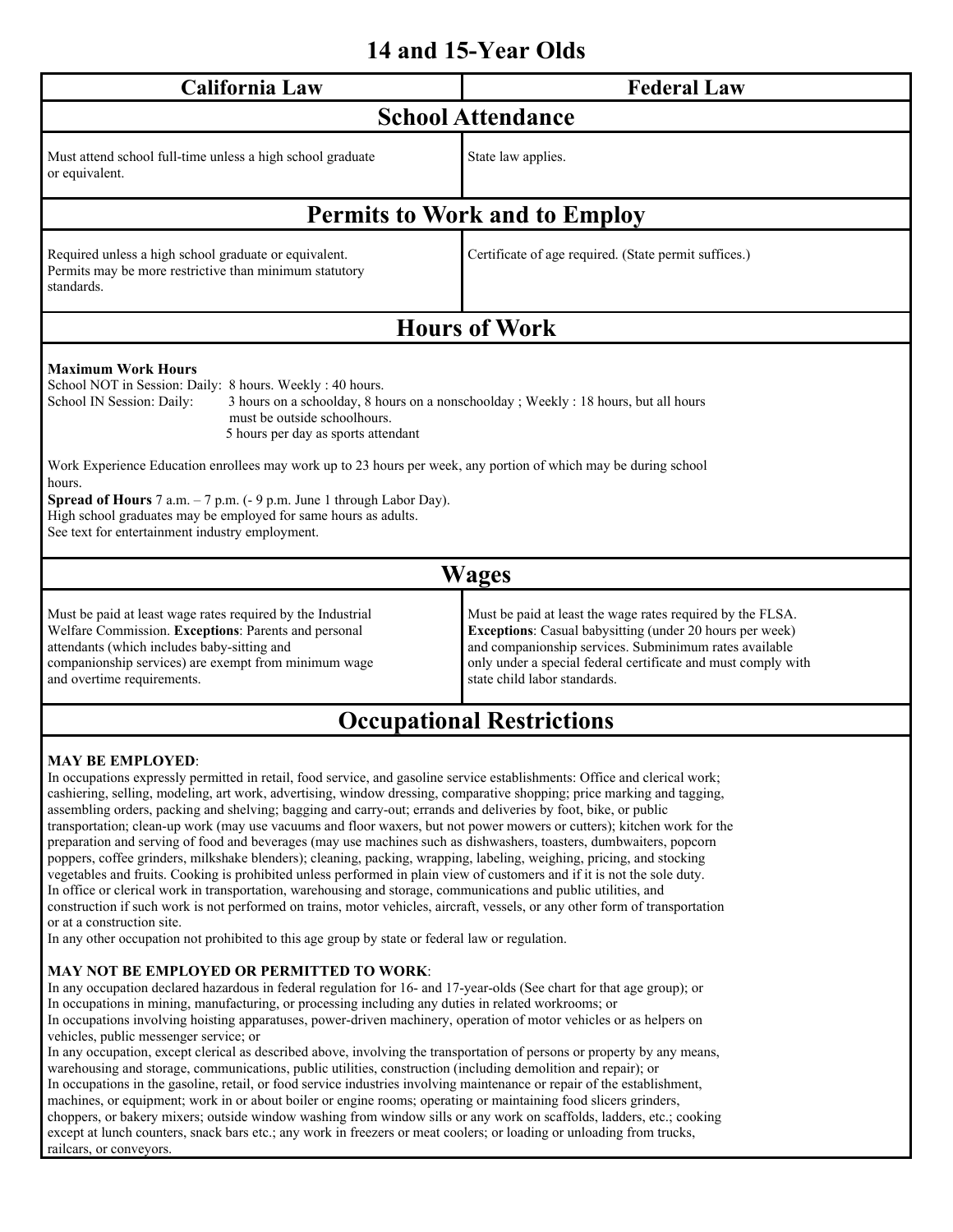## **14 and 15-Year Olds (Continued)**

| Solely under state law, MAY NOT BE EMPLOYED OR PERMITTED TO Under federal regulation, MAY BE EMPLOYED:<br><b>WORK:</b>                                                                                                                                                                                                                                                                                                                                                                                                                                                                                                                                                                                                                                                                                                                                                                                                                                                                                                                                                                                                                                                                                                                                                                                                                                                                                                                                                                                                                                                          |                                                                                                                                                                                                                                                                                                                                                                                                                                 |
|---------------------------------------------------------------------------------------------------------------------------------------------------------------------------------------------------------------------------------------------------------------------------------------------------------------------------------------------------------------------------------------------------------------------------------------------------------------------------------------------------------------------------------------------------------------------------------------------------------------------------------------------------------------------------------------------------------------------------------------------------------------------------------------------------------------------------------------------------------------------------------------------------------------------------------------------------------------------------------------------------------------------------------------------------------------------------------------------------------------------------------------------------------------------------------------------------------------------------------------------------------------------------------------------------------------------------------------------------------------------------------------------------------------------------------------------------------------------------------------------------------------------------------------------------------------------------------|---------------------------------------------------------------------------------------------------------------------------------------------------------------------------------------------------------------------------------------------------------------------------------------------------------------------------------------------------------------------------------------------------------------------------------|
| In door-to-door sales of newspapers or magazine subscriptions, candy,<br>cookies, flowers or other merchandise door-to-door unless:                                                                                                                                                                                                                                                                                                                                                                                                                                                                                                                                                                                                                                                                                                                                                                                                                                                                                                                                                                                                                                                                                                                                                                                                                                                                                                                                                                                                                                             | In any gas station to dispense gas and oil, perform courtesy service, or<br>clean, wash, or polish cars. NOTE: Under state law, minors must be at<br>least 16 to perform these activities.                                                                                                                                                                                                                                      |
| • Minors work in pairs as a team;                                                                                                                                                                                                                                                                                                                                                                                                                                                                                                                                                                                                                                                                                                                                                                                                                                                                                                                                                                                                                                                                                                                                                                                                                                                                                                                                                                                                                                                                                                                                               | <b>MAY NOT BE EMPLOYED:</b>                                                                                                                                                                                                                                                                                                                                                                                                     |
| • One adult supervisor for 10 or fewer minors;                                                                                                                                                                                                                                                                                                                                                                                                                                                                                                                                                                                                                                                                                                                                                                                                                                                                                                                                                                                                                                                                                                                                                                                                                                                                                                                                                                                                                                                                                                                                  | In any gas station in work that involves the use of pits, racks, or lifting                                                                                                                                                                                                                                                                                                                                                     |
| • Within sight or sound of the supervisor once every 15 minutes;                                                                                                                                                                                                                                                                                                                                                                                                                                                                                                                                                                                                                                                                                                                                                                                                                                                                                                                                                                                                                                                                                                                                                                                                                                                                                                                                                                                                                                                                                                                | apparatuses, or the inflation of any tire mounted on a rim equipped with<br>a removable retainer ring. NOTE: Under state law, minors must be at                                                                                                                                                                                                                                                                                 |
| • Returned to home or rendezvous point daily;                                                                                                                                                                                                                                                                                                                                                                                                                                                                                                                                                                                                                                                                                                                                                                                                                                                                                                                                                                                                                                                                                                                                                                                                                                                                                                                                                                                                                                                                                                                                   | least 18 to perform these activities. (Under both state and federal law,<br>minors must be at least 16 to perform maintenance or repair on                                                                                                                                                                                                                                                                                      |
| • Work performed within 50 miles of minor's residence;                                                                                                                                                                                                                                                                                                                                                                                                                                                                                                                                                                                                                                                                                                                                                                                                                                                                                                                                                                                                                                                                                                                                                                                                                                                                                                                                                                                                                                                                                                                          | machines of any kind, such as automobiles, but does not include any<br>work on with machines prohibited to 16- and 17-year-olds)                                                                                                                                                                                                                                                                                                |
| • Employer, transporter, supervisor registered with DLSE if work over 10<br>miles from minors' home.                                                                                                                                                                                                                                                                                                                                                                                                                                                                                                                                                                                                                                                                                                                                                                                                                                                                                                                                                                                                                                                                                                                                                                                                                                                                                                                                                                                                                                                                            |                                                                                                                                                                                                                                                                                                                                                                                                                                 |
| In any occupation determined to be hazardous in state law or regulation,<br>including for example:<br>Any business, exhibition, or vocation injurious to the health or dangerous to the<br>life or limb of the minor. [LC $1308(a)(1)$ ]<br>Construction work of any kind including work on any scaffolding.<br>Delivering goods, packages, papers (except newspapers), etc. from motor<br>vehicles.<br>Gas station work except duties listed above. See federal list this chart opposite.<br>Machine-related duties including any occupation in close proximity to<br>moving machinery or hazardous or unguarded belts or gearing or in proximity                                                                                                                                                                                                                                                                                                                                                                                                                                                                                                                                                                                                                                                                                                                                                                                                                                                                                                                              |                                                                                                                                                                                                                                                                                                                                                                                                                                 |
| to functioning parts of unguarded or dangerous moving equipment. Minors<br>may not adjust or repair belts or oil, wipe, or clean machinery or assist in these<br>activities.<br>Machines-operation or assistance involving, for example, machines for<br>laundry or washing; mixing or grinding; paper cutting, power punching or<br>shearing, wire or iron straightening; corrugating rolls; calendar rolls in paper<br>and rubber manufacture; paper cutting; leather burnishing; stamping leather,<br>paper, and washer and nut manufacture; steamboilers, metal and woodworking;<br>and drill presses or printing presses of any kind.<br>Manufacturing of any kind, including industrial homework. SEE TEXT.<br>Manufacture or use of dangerous dyes, gases, or use of dangerous acids, or<br>manufacture or packing of paints, colors, tobacco, or lead.<br>On any vessel or boat engaged in navigation or commerce within state's<br>jurisdiction.<br>In close proximity to vessels or aircraft or functioning blades or propellers.<br>Any wandering, mendicant, or begging business.<br>In any activity in or on that portion of an establishment primarily designed for<br>on-site consumption of alcohol.<br>To sell alcoholic beverages for off-site consumption unless constantly<br>supervised by a person 21 or older.<br>To sell lottery tickets unless constantly supervised by a person 21 or older.<br>PARTIAL LIST. See text. Compliance with these standards does not justify<br>noncompliance with any occupational prohibition for 16- and 17-year-olds. |                                                                                                                                                                                                                                                                                                                                                                                                                                 |
| <b>NO PERMITS REQUIRED FOR:</b>                                                                                                                                                                                                                                                                                                                                                                                                                                                                                                                                                                                                                                                                                                                                                                                                                                                                                                                                                                                                                                                                                                                                                                                                                                                                                                                                                                                                                                                                                                                                                 | <b>Exemptions</b><br>FLSA's child labor provisions do not apply to $1)$ child actors or                                                                                                                                                                                                                                                                                                                                         |
| Any self-employed minor; newscarriers self-employed on a regular route to<br>deliver newspapers to consumers (newscarriers must be at least 12 years of<br>age); irregular odd jobs in private homes such as babysitting, lawnmowing, leaf production of holly and evergreen wreaths, including harvesting of<br>raking, etc.; employment by parent/guardian in domestic labor on or in<br>connection with premises the parent/guardian owns, operates or controls.<br>NOTE: Parent/guardians may not employ their minor children in<br>manufacturing, mercantile or any other enterprises without work permits.                                                                                                                                                                                                                                                                                                                                                                                                                                                                                                                                                                                                                                                                                                                                                                                                                                                                                                                                                                | performers in motion pictures, theatrical, radio or television<br>productions; 2) newscarriers; 3) children employed as homeworkers for<br>forest products for such wreaths; and 4) most domestic service.<br>NOTE: Parent/guardians may employ their minor children under 16 in<br>any occupation except mining or manufacturing, or in occupations<br>declared hazardous in federal regulation for minors under 18 (See chart |
| Except as noted, parent employers are subject to all occupational restrictions<br>that affect other employers.                                                                                                                                                                                                                                                                                                                                                                                                                                                                                                                                                                                                                                                                                                                                                                                                                                                                                                                                                                                                                                                                                                                                                                                                                                                                                                                                                                                                                                                                  | for 16- and 17-year-olds.)                                                                                                                                                                                                                                                                                                                                                                                                      |

that affect other employers. manufacturing, mercantile or any other enterprises without work permits. Except as noted, parent employers are subject to all occupational restrictions

**LIMITED EXEMPTION**: Training in some otherwise restricted occupations (but not in any occupation declared hazardous in federal regulation for minors under 18) permitted in bona fide Work Experience Education programs with a valid permit. Also see Hours of Work for these training programs.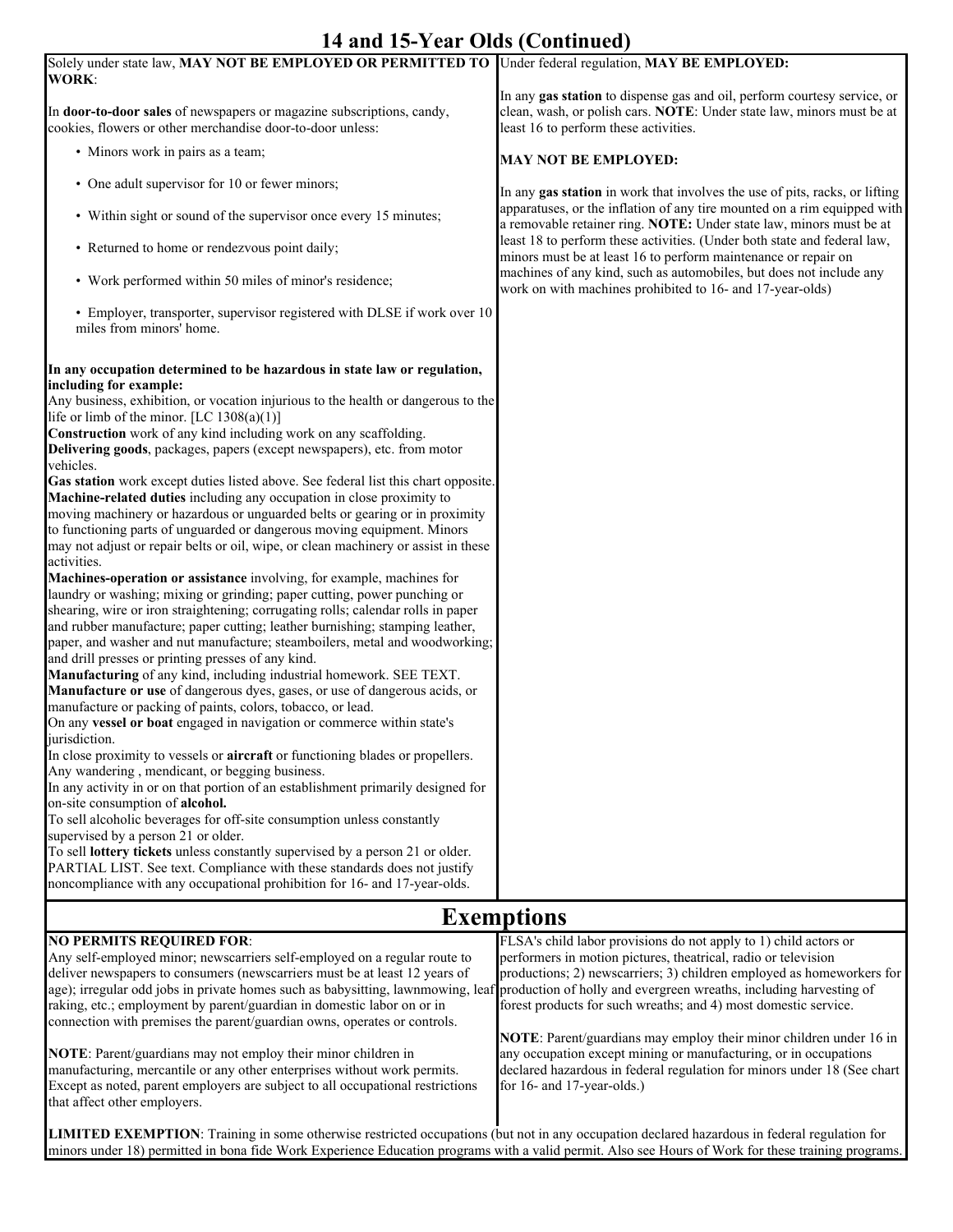### **14 and 15-Year Olds (Continued)**

| <b>Agriculture</b>                                                                                                                                                                                                                                                                                 |                                                                  |  |
|----------------------------------------------------------------------------------------------------------------------------------------------------------------------------------------------------------------------------------------------------------------------------------------------------|------------------------------------------------------------------|--|
| May be employed with a permit on non-schooldays and on schooldays<br>during non-school hours. Under state law, work hours that apply to 14- and required.<br>15-year-olds generally also apply when they are employed in agriculture.                                                              | May be employed outside school hours only. Parent permission not |  |
| Must be paid at least the minimum wage rates provided in the applicable<br>IWC Order. Parent/guardians exempt from wage payment requirements.                                                                                                                                                      |                                                                  |  |
| When work is performed on premises owned, operated, or controlled by<br>the parents or guardian, no permit is required and there are no hour<br>limitations during the time public schools are not in session. Minors may<br>not work at such occupations while the public schools are in session. |                                                                  |  |
| May not be employed or permitted to work in the occupations declared<br>hazardous for all other minors under 16.                                                                                                                                                                                   |                                                                  |  |
| IM AV NAT DE EMDI AVED<br>OD DEDMITTED TO WODK IN <i>AC</i>                                                                                                                                                                                                                                        | 'IANG BEAL ADEB HAZADBAHG INI                                    |  |

#### **FEDERAL REGULATION FOR MINORS UNDER 16: MAY NOT BE EMPLOYED OR PERMITTED TO WORK IN AGRICULTURAL OCCUPATIONS DECLARED HAZARDOUS IN**

Operating a tractor of over 20 PTO horsepower, or connecting or disconnecting an implement or any of its parts to or from such a tractor.

Operating or assisting to operate (including starting, stopping, adjusting, feeding, or any other activity involving physical contact associated with the operations) any of the following machines:

- Corn picker, cotton picker, grain combine, hay mower, forage harvester, hay baler, potato digger, or mobile pea viner;
- Power post-hole digger, power post driver, or nonwalking type rotary tiller.

 with the operation) any of the following machines: Operating or assisting to operate (including starting, stopping adjusting, feeding or any other activity involving physical contact associated

- Trencher or earthmoving equipment;
- Forklift;
- Potato combine; or
- Power-driven circular, band or chain saw.

Working on a farm in a yard, pen, or stall occupied by a:

- Bull, boar, or stud horse maintained for breeding purposes; or
- Sow with suckling pigs, or cow with newborn calf (with umbilical cord present).

Working from a ladder or scaffold (painting, repairing, or building structures, pruning trees, picking fruit, etc.) from a height of over 20 feet.

Driving a bus, truck or automobile when transporting passengers or riding on a tractor as a passenger or helper.

Working inside:

- A fruit, forage, or grain storage designed to retain an oxygen deficient or toxic atmosphere;
- An upright silo within 2 weeks after silage has been added or when a top unloading device is in operating position;
- A manure pit; or
- A horizontal silo while operating a tractor for packing purposes.

Handling or applying (including cleaning or decontaminating equipment, disposal or return of empty containers, or serving as a flagman for aircraft applying agricultural chemicals classified under Federal Insecticide, Fungicide, and Rodenticide Act (7 USC 135 et seq.) as Category I of toxicity, identified by the word, "poison," and the "skull and crossbones" on the label; or Category II of toxicity, identified by the word, "warning," on the label;

Handling or using a blasting agent including but not limited to dynamite black powder, sensitized ammonium nitrate, blasting caps, and primer cord; or

Transporting, transferring, or applying anhydrous ammonia.

LIMITED EXEMPTIONS: Training in some occupations permitted in bona fide training programs. See text.

## **Sports Attendants**

on any night preceding a non-schoolday. May be employed in `sports-attending services at professional baseball games until 10:00 p.m. on any night preceding a schoolday, or until 12:30 a.m.

May work up to 5 hours a day, up to 18 hours per week as a sports attendant when school is in session. May work up to 8 hours a day or a maximum of 40 hours per week when school is not in session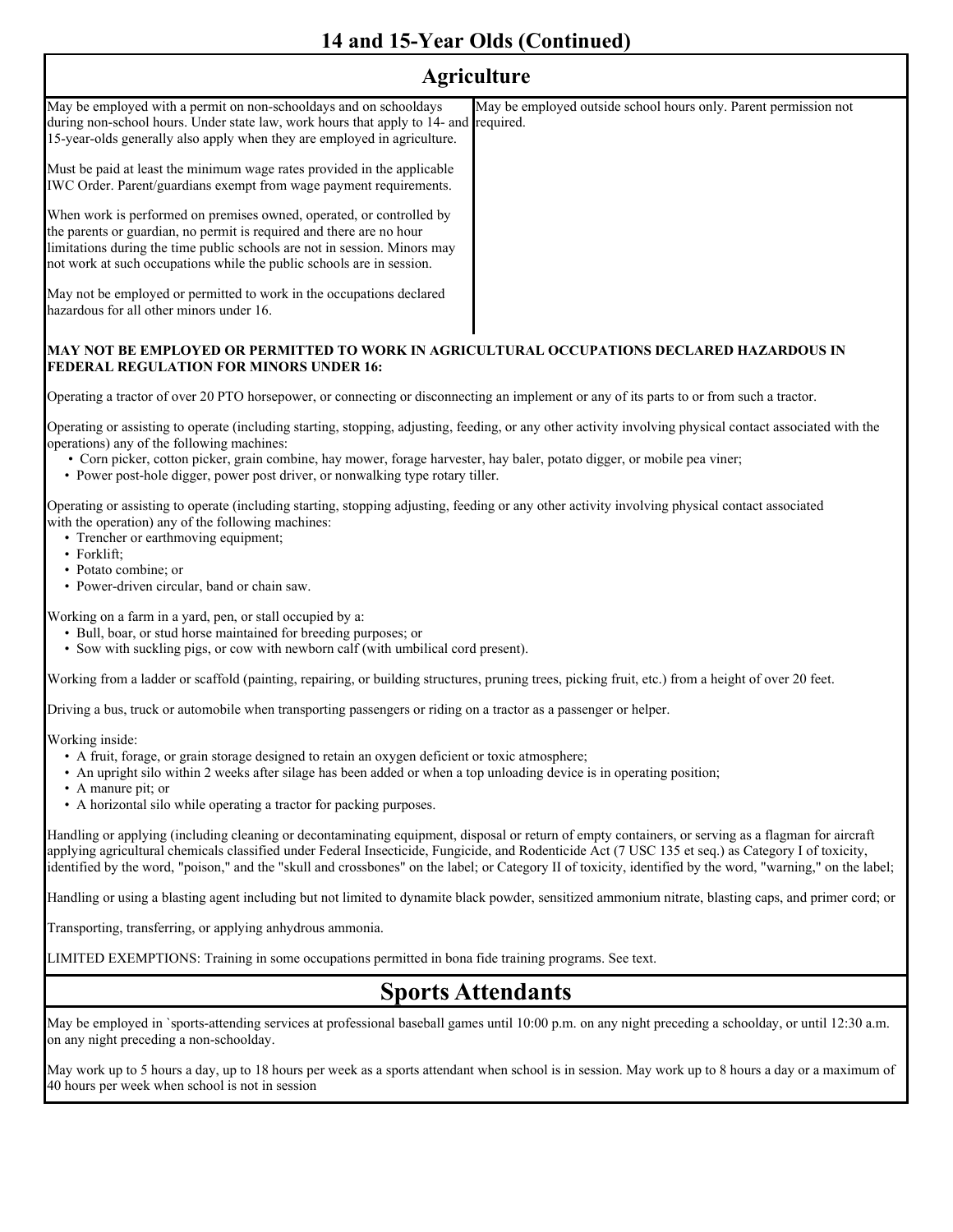# **16 and 17-Year Olds**

| California Law                                                                                                                                                                                                                                                                                                                                                                                                                                                                                                                                                     | <b>Federal Law</b>                                                                                                                                                                                                                                                                                                     |
|--------------------------------------------------------------------------------------------------------------------------------------------------------------------------------------------------------------------------------------------------------------------------------------------------------------------------------------------------------------------------------------------------------------------------------------------------------------------------------------------------------------------------------------------------------------------|------------------------------------------------------------------------------------------------------------------------------------------------------------------------------------------------------------------------------------------------------------------------------------------------------------------------|
|                                                                                                                                                                                                                                                                                                                                                                                                                                                                                                                                                                    | <b>School Attendance</b>                                                                                                                                                                                                                                                                                               |
| Not required if a high school graduate or has a certificate of proficiency.<br>If regularly employed and not a high school graduate or does not have a<br>certificate of proficiency, must attend continuation school at least 4 hours<br>per week.                                                                                                                                                                                                                                                                                                                | State law applies.                                                                                                                                                                                                                                                                                                     |
| When not regularly employed and not a high school graduate or does not<br>have a certificate of proficiency, must attend continuation school 15<br>hours per week.                                                                                                                                                                                                                                                                                                                                                                                                 |                                                                                                                                                                                                                                                                                                                        |
|                                                                                                                                                                                                                                                                                                                                                                                                                                                                                                                                                                    | <b>Permits to Work and to Employ</b>                                                                                                                                                                                                                                                                                   |
| Required unless a high school graduate or equivalent.<br>Permits may be more restrictive than minimum statutory standards.                                                                                                                                                                                                                                                                                                                                                                                                                                         | Certificate of age required. (State permit suffices.)                                                                                                                                                                                                                                                                  |
|                                                                                                                                                                                                                                                                                                                                                                                                                                                                                                                                                                    | <b>Hours of Work</b>                                                                                                                                                                                                                                                                                                   |
| <b>Maximum Work Hours</b><br>Daily: 8 hours on nonschooldays; 4 hours on a schoolday.<br>'Schoolday" means equal to or greater than 4 hours required attendance.<br>5 hours per day as sports attendant<br>Weekly: 48 hours.<br>NOTE: Part-time students may work during the regular school hours of<br>the school district, but such work may not interfere with their part-time<br>schooling requirements. No exceptions to minimum work hour standards<br>may be granted for these minors.                                                                      |                                                                                                                                                                                                                                                                                                                        |
| Spread of Hours $5$ a.m. $-10$ p.m. ( $-12:30$ a.m. on days preceding a<br>nonschoolday).<br>Exceptions: Work Experience Education enrollees may work until 12:30<br>a.m. on any day with approval. Messengers: 6 a.m. - 9 p.m. only.<br>High school graduates may be employed for the same hours as an adult.<br>See separate table for entertainment industry employment.                                                                                                                                                                                        |                                                                                                                                                                                                                                                                                                                        |
|                                                                                                                                                                                                                                                                                                                                                                                                                                                                                                                                                                    | <b>Wages</b>                                                                                                                                                                                                                                                                                                           |
| Must be paid at least the minimum wage established by the Industrial<br>Welfare Commission. Must receive any applicable overtime pay.<br>Exceptions: Parents and personal attendants (which includes babysitting<br>and companionship services) are exempt from minimum wage and<br>overtime requirements.<br>Work Experience Education enrollees must be paid at least the adult<br>minimum wage for any work performed between 10 p.m. and 12:30 a.m.<br>High school graduates must be paid commensurate with adults.                                            | Must be paid at least the federal minimum wage. Must be paid overtime<br>after 40 hours in a week. Exceptions: Casual babysitting (under 20 hours<br>per week) and companionship services. Subminimum rates available only<br>under a special federal certificate and must comply with state child labor<br>standards. |
|                                                                                                                                                                                                                                                                                                                                                                                                                                                                                                                                                                    | <b>Occupational Restrictions</b>                                                                                                                                                                                                                                                                                       |
| MAY NOT BE EMPLOYED OR PERMITTED TO WORK IN ANY OCCUPATION DECLARED HAZARDOUS IN FEDERAL<br>REGULATION FOR PERSONS UNDER 18:                                                                                                                                                                                                                                                                                                                                                                                                                                       |                                                                                                                                                                                                                                                                                                                        |
| driven woodworking machines; power-driven circular saws, band saws, and guillotine shears; power-driven hoisting apparatuses (including<br>forklifts); roofing, excavation; wrecking, demolition, and shipbreaking operations; power-driven metal-forming, punching, and shearing<br>machines; slaughtering, or meat-packing, processing or rendering; power-driven bakery machines; power-driven paper-products machines;<br>manufacturing brick, tile, and kindred products; coal mining; mining other than coal mining; and exposure to radioactive substances. | Manufacturing and storing explosives (including small arms ammunition); motor vehicle driving and outside helper; logging and sawmilling; power-                                                                                                                                                                       |
| Solely under state law, MAY NOT BE EMPLOYED:<br>In gas stations, in any work using pits, racks, lifting apparatuses, or<br>inflating any tire mounted on a rim with a removable retaining ring.<br>In or on that portion of an establishment primarily designed for on site<br>consumption of alcohol.<br>To sell elected poverage for off site consumption unless constantly                                                                                                                                                                                      |                                                                                                                                                                                                                                                                                                                        |

To sell **alcoholic beverages** for off-site consumption unless constantly supervised by a person 21 or older.

To sell lottery tickets unless constantly supervised by a person 21 or older.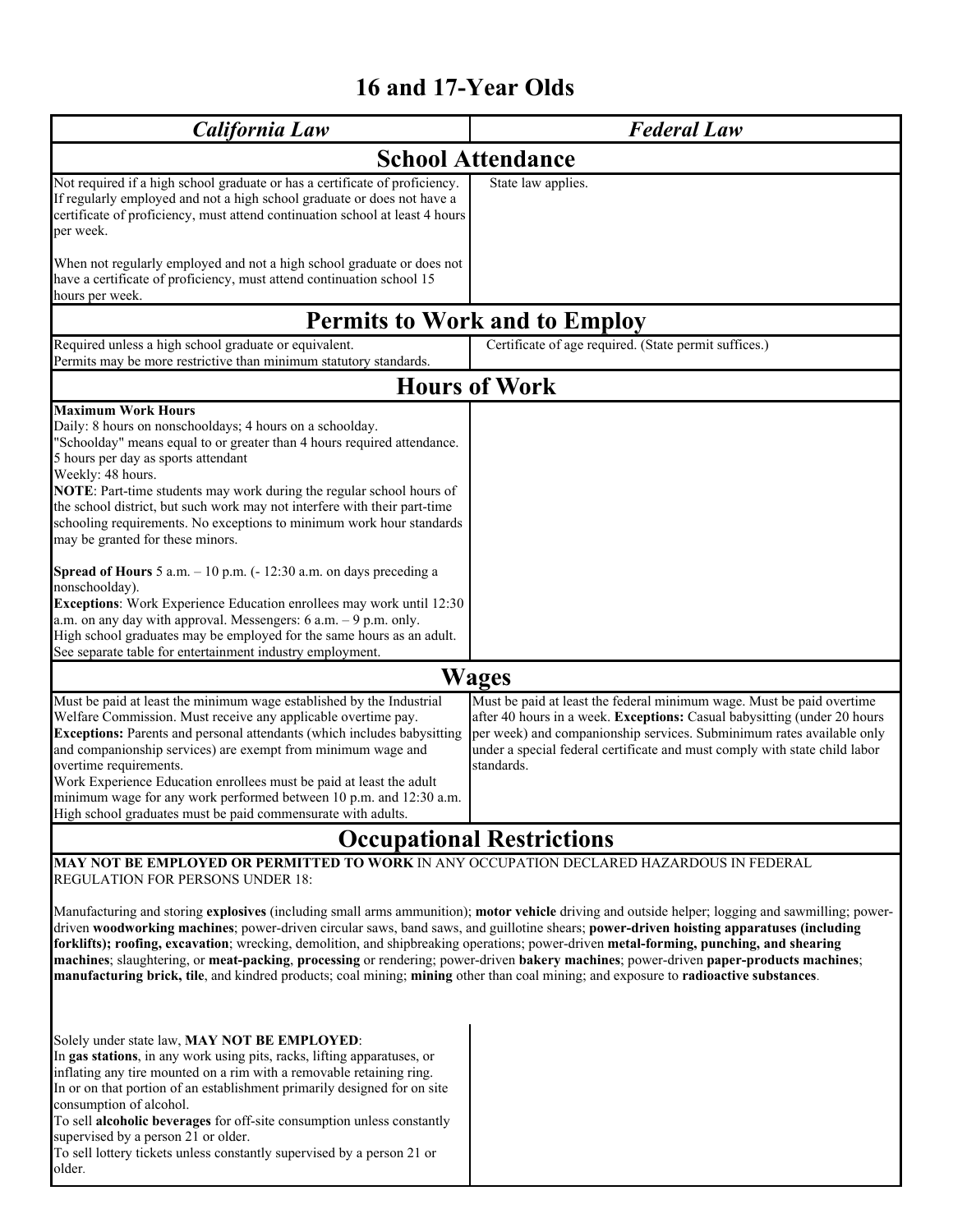# **Exemptions**

| NO PERMITS REQUIRED FOR:<br>Any self-employed minor; newscarriers; and irregular odd jobs in<br>private homes such as baby-sitting, yardwork, etc.<br>Employment by parent/guardian in domestic labor on or in<br>connection with premises the parent/guardian owns, operates or<br>controls. NOTE: Parent/guardians may not employ their minor<br>children in manufacturing, mercantile or other enterprises without<br>work permits. Parent employers subject to all occupational<br>restrictions                                                                                                                                                               | Persons under 18 who are high school graduates and who have completed a bona<br>fide training program in a hazardous occupation may be employed in that<br>occupation.<br>NOTE: Parent/guardians may not employ their children in occupations declared<br>hazardous in federal regulation for minors under 18. |  |  |
|-------------------------------------------------------------------------------------------------------------------------------------------------------------------------------------------------------------------------------------------------------------------------------------------------------------------------------------------------------------------------------------------------------------------------------------------------------------------------------------------------------------------------------------------------------------------------------------------------------------------------------------------------------------------|----------------------------------------------------------------------------------------------------------------------------------------------------------------------------------------------------------------------------------------------------------------------------------------------------------------|--|--|
| LIMITED EXEMPTIONS: Training in bona fide Work Experience Education and apprenticeship training programs. Student learners and<br>apprentices (who must be at least 16 years of age) may be trained within specified limits in otherwise prohibited occupations involving: Power-<br>driven woodworking machines; power-driven metal-forming, punching, and shearing machines; slaughtering or meat-packing and processing;<br>power-driven paper-products machines; power-driven circular saws, band saws, and guillotine shears; roofing; and excavation. Training not<br>available in any other occupations prohibited to minors under 18.                     |                                                                                                                                                                                                                                                                                                                |  |  |
| <b>Agriculture</b>                                                                                                                                                                                                                                                                                                                                                                                                                                                                                                                                                                                                                                                |                                                                                                                                                                                                                                                                                                                |  |  |
| Work hours same as all other minors except that minors employed in No work hour or occupational limitations.<br>an agricultural packing plant may work up to 10 hours on any<br>nonschoolday during the peak harvest season under a special<br>extension granted to the employer by the Labor Commissioner.<br>Minors' work performed on premises the parent/guardian owns,<br>operates, or controls, requires no permit and has no occupational or<br>workhour limitations, except that work may not be performed during<br>school hours.<br>Must be paid the wage rates provided in the applicable IWC Order.<br>Parents exempt from wage payment requirements. |                                                                                                                                                                                                                                                                                                                |  |  |
| <b>Sports Attendants</b>                                                                                                                                                                                                                                                                                                                                                                                                                                                                                                                                                                                                                                          |                                                                                                                                                                                                                                                                                                                |  |  |
| May be employed in "sports-attending services" at professional baseball games until 10:00 p.m. on any night preceding a schoolday, or until 12:30<br>a.m. on any night preceding a non-schoolday.                                                                                                                                                                                                                                                                                                                                                                                                                                                                 |                                                                                                                                                                                                                                                                                                                |  |  |

May work up to 5 hours a day, up to 18 hours per week as a sports attendant when school is in session. May work up to 8 hours a day or a maximum of 48 hours per week when school is not in session.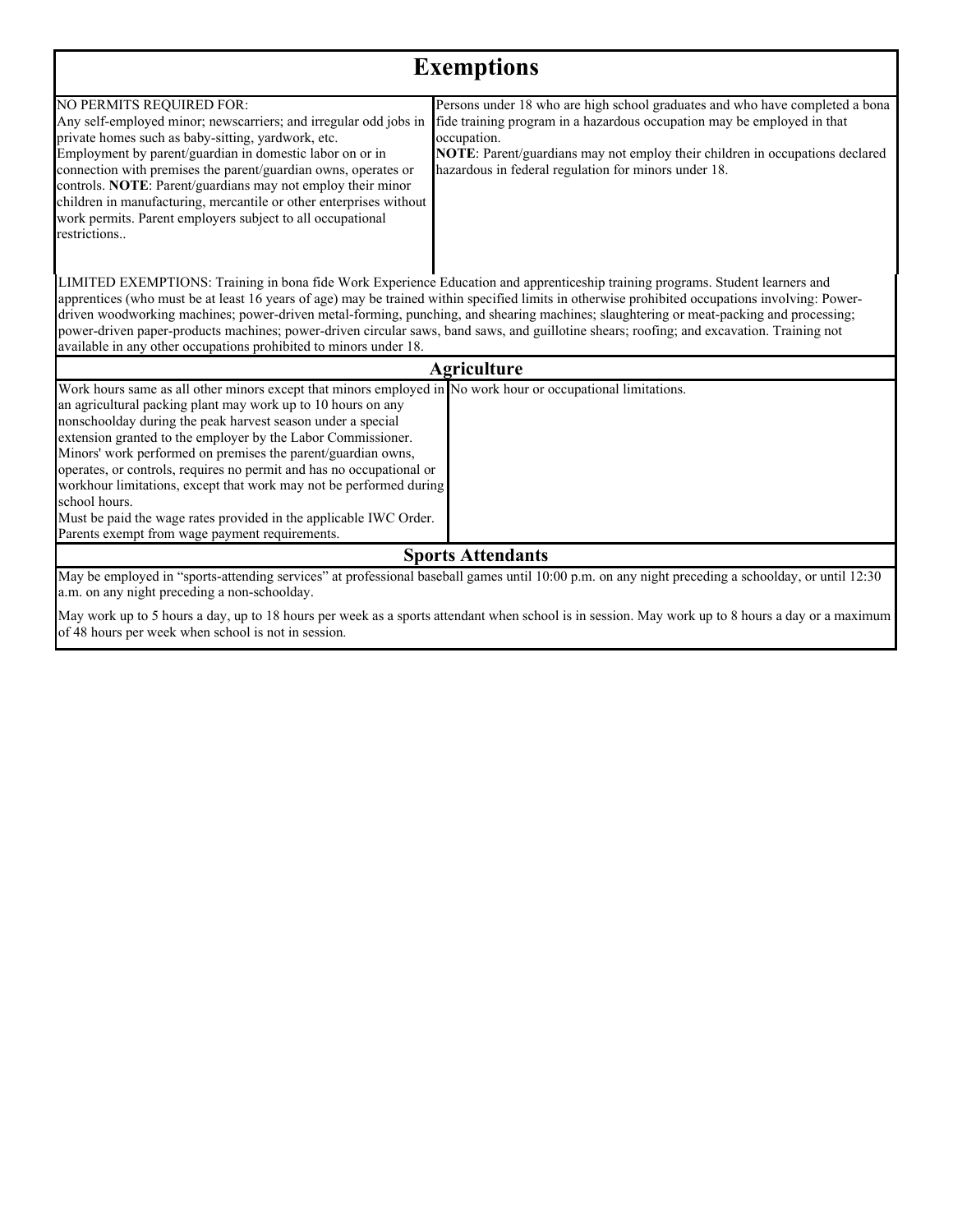### **ENTERTAINMENT INDUSTRY—SUMMARY CHART**

|                                                                                                                                                                                                                                                                                                                                              |                                                                                                                                                                                                       |                                                                |                                                                                            | <b>CONCURRENT</b>                                                                                                                                                  |
|----------------------------------------------------------------------------------------------------------------------------------------------------------------------------------------------------------------------------------------------------------------------------------------------------------------------------------------------|-------------------------------------------------------------------------------------------------------------------------------------------------------------------------------------------------------|----------------------------------------------------------------|--------------------------------------------------------------------------------------------|--------------------------------------------------------------------------------------------------------------------------------------------------------------------|
|                                                                                                                                                                                                                                                                                                                                              |                                                                                                                                                                                                       | <b>WORK TIME</b>                                               | <b>WORK TIME</b>                                                                           | <b>REQUIREMENTS</b>                                                                                                                                                |
| AGE                                                                                                                                                                                                                                                                                                                                          |                                                                                                                                                                                                       | <b>SCHOOL IN</b>                                               | <b>SCHOOL NOT</b>                                                                          |                                                                                                                                                                    |
|                                                                                                                                                                                                                                                                                                                                              |                                                                                                                                                                                                       | <b>SESSION</b>                                                 | <b>IN SESSION</b>                                                                          |                                                                                                                                                                    |
|                                                                                                                                                                                                                                                                                                                                              |                                                                                                                                                                                                       |                                                                |                                                                                            | Permits to work and employ required. [8 CCR 11751]                                                                                                                 |
|                                                                                                                                                                                                                                                                                                                                              |                                                                                                                                                                                                       |                                                                | 20 minutes work activity                                                                   | Parent or guardian must be present. [8 CCR 11757]                                                                                                                  |
| 15 days                                                                                                                                                                                                                                                                                                                                      |                                                                                                                                                                                                       |                                                                | 2 hrs. max at employment site                                                              | 1 studio teacher and 1 nurse must be present for each 3 or fewer<br>infants 15 days to 6 weeks old. [8 CCR 11760, 11755.2]                                         |
| to                                                                                                                                                                                                                                                                                                                                           |                                                                                                                                                                                                       |                                                                |                                                                                            |                                                                                                                                                                    |
| 6 months                                                                                                                                                                                                                                                                                                                                     |                                                                                                                                                                                                       |                                                                |                                                                                            | 1 studio teacher and 1 nurse must be present for each 10 or fewer<br>infants 6 weeks to 6 months old. [8 CCR 11760, 11755.2]                                       |
|                                                                                                                                                                                                                                                                                                                                              |                                                                                                                                                                                                       |                                                                |                                                                                            | May not be exposed to light exceeding 100 footcandles for more than<br>30 seconds. [8 CCR 11760]                                                                   |
|                                                                                                                                                                                                                                                                                                                                              | May only be employed between 9:30 a.m. and 11:30 a.m. or between 2:30<br>p.m. and 4:30 p.m. [8 CCR 11764]                                                                                             |                                                                |                                                                                            |                                                                                                                                                                    |
|                                                                                                                                                                                                                                                                                                                                              |                                                                                                                                                                                                       |                                                                |                                                                                            |                                                                                                                                                                    |
| 6 months<br>to<br>2 years                                                                                                                                                                                                                                                                                                                    |                                                                                                                                                                                                       |                                                                | 2 hours work activity<br>4 hours max at employment site<br>Balance for rest and recreation | Permits to work and employ required unless the minor is a high<br>school graduate or equivalent. [8 CCR 11751] High School graduates<br>may be employed as adults. |
|                                                                                                                                                                                                                                                                                                                                              |                                                                                                                                                                                                       | May only be employed between 5 a.m. and 12:30 a.m. [LC 1308.7] |                                                                                            | Parent or guardian must be present. [8 CCR 11757]                                                                                                                  |
| 2 years                                                                                                                                                                                                                                                                                                                                      |                                                                                                                                                                                                       |                                                                | 3 hours work activity                                                                      | Studio teacher must be present. [8 CCR 11751.1]                                                                                                                    |
| to<br>6 years                                                                                                                                                                                                                                                                                                                                |                                                                                                                                                                                                       |                                                                | 6 hours max at employment site<br>Balance for rest and recreation                          | 1 studio teacher required per 10 minors. [8 CCR 11755.1]                                                                                                           |
|                                                                                                                                                                                                                                                                                                                                              | May only be employed between 5 a.m. and 12:30 a.m.<br>[LC 1308.7]                                                                                                                                     |                                                                |                                                                                            | 1 studio teacher per 20 minors on weekends, holidays, and school<br>breaks and vacations. [8 CCR 11755.1]                                                          |
|                                                                                                                                                                                                                                                                                                                                              |                                                                                                                                                                                                       | 4 hours work activity                                          | 6 hours work activity                                                                      |                                                                                                                                                                    |
| 6 years                                                                                                                                                                                                                                                                                                                                      |                                                                                                                                                                                                       | 3 hours school<br>1 hour rest and recreation                   | 1 hour rest and recreation                                                                 | Studio teachers are responsible for the health, safety, and morals of                                                                                              |
| to                                                                                                                                                                                                                                                                                                                                           |                                                                                                                                                                                                       | 8 hrs. max at employment site                                  |                                                                                            | the minor. [8CCR 11755.2]                                                                                                                                          |
| 9 years                                                                                                                                                                                                                                                                                                                                      | May only be employed between 5 a.m. and 12:30 a.m. (to                                                                                                                                                |                                                                |                                                                                            |                                                                                                                                                                    |
|                                                                                                                                                                                                                                                                                                                                              |                                                                                                                                                                                                       |                                                                |                                                                                            | Minors in grades one through six must be tutored between the hours<br>of 7 a.m. and 4 p.m. Minors in grades seven through twelve must be                           |
|                                                                                                                                                                                                                                                                                                                                              |                                                                                                                                                                                                       | 10 p.m. preceding schooldays $\geq$ 4 hours).[LC 1308.7]       |                                                                                            | tutored between the hours of 7 a.m. and 7 p.m. [EC 48225.5]                                                                                                        |
|                                                                                                                                                                                                                                                                                                                                              |                                                                                                                                                                                                       |                                                                |                                                                                            |                                                                                                                                                                    |
|                                                                                                                                                                                                                                                                                                                                              |                                                                                                                                                                                                       | 5 hours work activity<br>3 hours school                        | 7 hours work activity<br>1 hour rest and recreation                                        |                                                                                                                                                                    |
| 9 years                                                                                                                                                                                                                                                                                                                                      |                                                                                                                                                                                                       | 1 hour rest and recreation                                     |                                                                                            | Permits to work and employ required unless a high school graduate                                                                                                  |
| to                                                                                                                                                                                                                                                                                                                                           |                                                                                                                                                                                                       | 9 hrs. max at employment site                                  |                                                                                            | or equivalent. High school graduates may be employed as adults.                                                                                                    |
| 16 years                                                                                                                                                                                                                                                                                                                                     |                                                                                                                                                                                                       | May only be employed between 5 a.m. and 12:30 a.m. (to         |                                                                                            |                                                                                                                                                                    |
|                                                                                                                                                                                                                                                                                                                                              |                                                                                                                                                                                                       | 10 p.m. preceding schooldays $\geq$ 4 hours). [LC 1308.7]      |                                                                                            |                                                                                                                                                                    |
|                                                                                                                                                                                                                                                                                                                                              |                                                                                                                                                                                                       | 6 hours work activity                                          | 8 hours work activity                                                                      | Studio teacher need only be present for minors' schooling                                                                                                          |
| 16 years                                                                                                                                                                                                                                                                                                                                     |                                                                                                                                                                                                       | 3 hours school<br>1 hour rest and recreation                   | 1 hour rest and recreation                                                                 | if minor still required to attend school.                                                                                                                          |
| to                                                                                                                                                                                                                                                                                                                                           |                                                                                                                                                                                                       | 10 hrs. max at employment site                                 |                                                                                            |                                                                                                                                                                    |
| 18 years                                                                                                                                                                                                                                                                                                                                     |                                                                                                                                                                                                       |                                                                |                                                                                            |                                                                                                                                                                    |
|                                                                                                                                                                                                                                                                                                                                              | May only be employed between 5 a.m. and 12:30 a.m. (to                                                                                                                                                |                                                                |                                                                                            |                                                                                                                                                                    |
|                                                                                                                                                                                                                                                                                                                                              | 10 p.m. preceding schooldays $\geq$ 4 hours). [LC 1308.7]                                                                                                                                             |                                                                |                                                                                            |                                                                                                                                                                    |
| Compute work hours for each age group by subtracting 6 hours from the max time at employment site for tutored minors when school in                                                                                                                                                                                                          |                                                                                                                                                                                                       |                                                                |                                                                                            |                                                                                                                                                                    |
| <b>Regular School</b><br>session. The difference is the maximum work hours for these minors. Thus, 9 to 16 year-olds who attend regular school may only work up to 3<br>hours on a schoolday. The 1-hour of rest and recreation is not required, but the workday may be extended one-half hour by a meal period. No<br><b>Attendance and</b> |                                                                                                                                                                                                       |                                                                |                                                                                            |                                                                                                                                                                    |
|                                                                                                                                                                                                                                                                                                                                              | work permitted during regular school hours. Exception: Minors 14 and over may work up to 8 hours during regular school hours for each of 2<br><b>Work Hours</b>                                       |                                                                |                                                                                            |                                                                                                                                                                    |
| consecutive days if excused with the school's written permission. [8 CCR 11760]                                                                                                                                                                                                                                                              |                                                                                                                                                                                                       |                                                                |                                                                                            |                                                                                                                                                                    |
| Day/Week                                                                                                                                                                                                                                                                                                                                     | No minor may be employed over 8 hours in a day. [LC 1308.7, 1392] or over 48 hours in a week. [LC 1308.7] No exceptions.<br>Max                                                                       |                                                                |                                                                                            |                                                                                                                                                                    |
| Meal periods are not work time. Workdays extended up to one-half hour for a meal period. [8 CCR 11761] Meals must be within 6 hours of<br>Meal                                                                                                                                                                                               |                                                                                                                                                                                                       |                                                                |                                                                                            |                                                                                                                                                                    |
| call time and/or previous meal period. Teachers may require an earlier meal period.<br>Periods                                                                                                                                                                                                                                               |                                                                                                                                                                                                       |                                                                |                                                                                            |                                                                                                                                                                    |
| Travel between studio and location is work time. Up to 45 minutes travel from on-location, overnight lodging to work site is not generally<br><b>Travel</b>                                                                                                                                                                                  |                                                                                                                                                                                                       |                                                                |                                                                                            |                                                                                                                                                                    |
| Day's End                                                                                                                                                                                                                                                                                                                                    | Time<br>considered work time. Travel between school or home and studio is not work time. [8 CCR11759]<br>12 hours must elapse between dismissal and next day's call time. No exceptions. [8 CCR11760] |                                                                |                                                                                            |                                                                                                                                                                    |
| Make-up in minor's home by persons employed on the same project is work time, and may not begin before 8:30 a.m. 12 hours must elapse<br>Make-up                                                                                                                                                                                             |                                                                                                                                                                                                       |                                                                |                                                                                            |                                                                                                                                                                    |
| Off Set                                                                                                                                                                                                                                                                                                                                      |                                                                                                                                                                                                       |                                                                | between dismissal and the beginning of the next day's make-up/hairdressing. [8 CCR 11763]  |                                                                                                                                                                    |
| California employers who employ resident minors outside of California under contractual arrangements made within California, must comply<br><b>Out of State</b>                                                                                                                                                                              |                                                                                                                                                                                                       |                                                                |                                                                                            |                                                                                                                                                                    |
| with all California child labor laws and regulations. [8 CCR 11756]                                                                                                                                                                                                                                                                          |                                                                                                                                                                                                       |                                                                |                                                                                            |                                                                                                                                                                    |

Note: Daily work and school hour schedules for tutored minors of all age groups are provided in 8 CCR 11760.